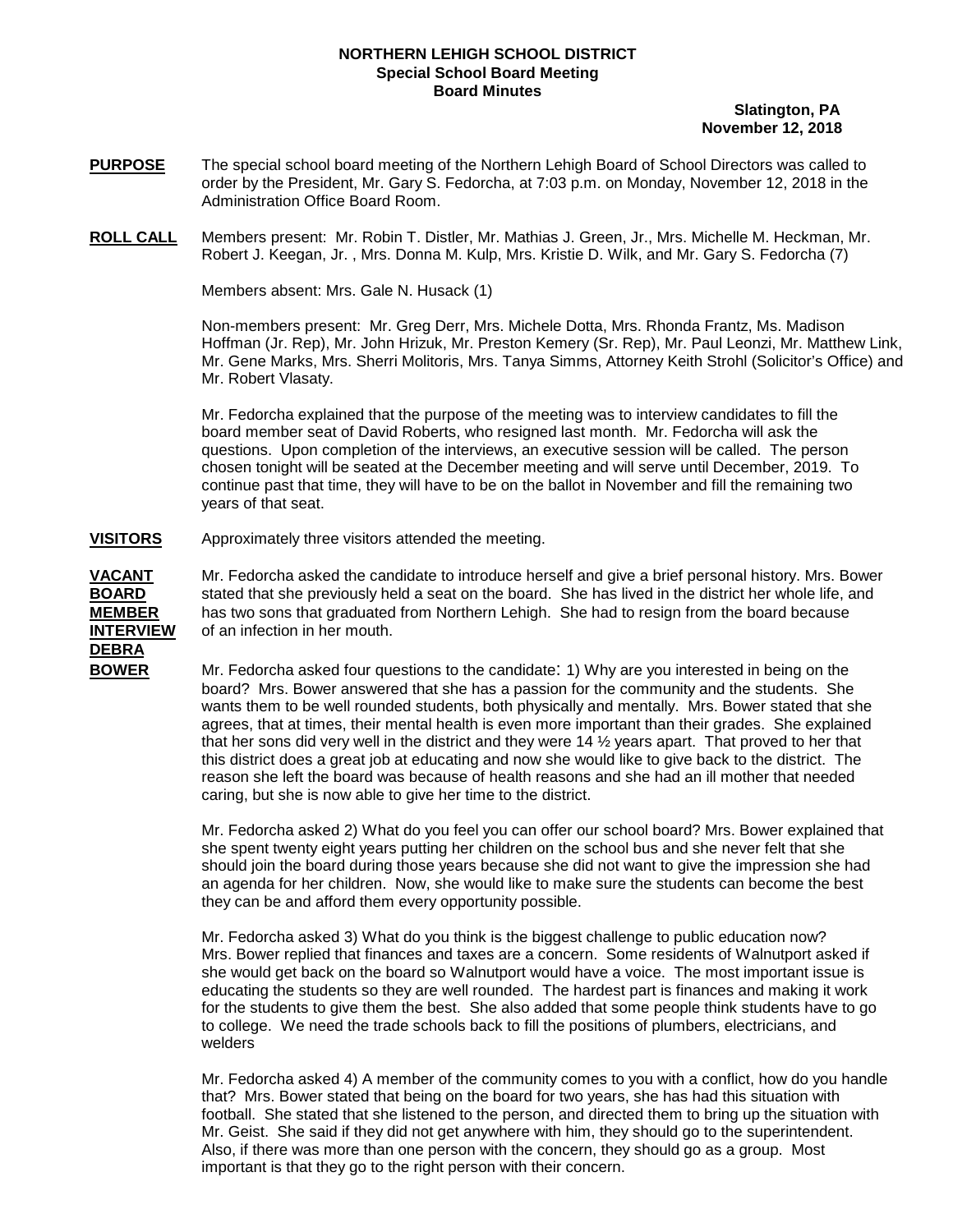**VACANT** Mr. Fedorcha asked the board members to introduce themselves. Mr. Fedorcha asked the **BOARD** candidate to introduce herself and give a brief personal history. Mrs. Martineau stated that candidate to introduce herself and give a brief personal history. Mrs. Martineau stated that she is **MEMBER** the mother of two children in the district, an eighth grader Griffin, and a senior, Michael. As far as **INTERVIEW** the board position, her children are older and she is familiar with the operations and would like to **MICHELE** lend a hand. She has a master's degree in education and a lot of experience in public relations. **MARTINEAU** She explained that she is not working full-time right now and has the time to devote to the board seat.

> Mr. Fedorcha asked four questions to the candidate: 1) Why are you interested in being on the board? Mrs. Martineau answered primarily because her oldest son has suggested that she should run and this time she agreed because she really wanted to do it. She explained that she enjoys the community and is involved in all of the activities. She feels that she will be able to see things through the parent side as well as the administrative side.

 Mr. Fedorcha asked 2) What do you feel you can offer our school board? Mrs. Martineau replied that she is passionate about education and she has watched the school district change over the years and she likes the direction it is going. She added that she would like to support the board in continuing along the path and make any necessary changes to bring Northern Lehigh into a successful space in the community with the changing needs of our students in college and the workforce.

 Mr. Fedorcha asked 3) What do you think is the biggest challenge to public education now? Mrs. Martineau said besides money, public education is under fire in the media and has a wavering reputation. She would like to work in the community to let them know that we have their best interest at heart and the students, which is the reason we are here. Another challenge is the changing landscape of the job market and making our students as cutting edge as possible so they can compete with colleges and in the job force.

 Mr. Fedorcha asked 4) A member of the community comes to you with a conflict, how do you handle that? Mrs. Martineau stated that she would hear them out and then ask them to come to a board meeting to discuss it with the whole board and she would discuss it privately with the board president before the meeting.

**VACANT** Mr. Fedorcha asked the board members to introduce themselves. Mr. Fedorcha asked the **BOARD** candidate to introduce himself and give a brief personal history. Mr. Adams stated that he has been a **MEMBER** teacher in the Salisbury school district for 22 years. Before getting into education, he was a partner **INTERVIEW** in a business. He has spent time coaching his two sons in youth sports, volunteering at the church **CHRISTOPHER**and, volunteering with boy scouts. When he saw there was an opportunity on the board, he **ADAMS** wanted to continue to help students.

> Mr. Fedorcha asked four questions to the candidate: 1) Why are you interested in being on the board? Mr. Adams stated that he wanted to help the district. He sees a lot of positive things happening; e.g.: the 1:1 initiative with technology. He teaches in a district that has it and he can see the benefits and some of the things that need to be considered while you are integrating the program.

 Mr. Fedorcha asked 2) What do you feel you can offer our school board? Mr. Adams replied that he believes he can bring a common sense approach to problems, which he understands both as an educator who has worked on curriculum, and as a taxpayer in the district and can work on solutions to any problems.

 Mr. Fedorcha asked 3) What do you think is the biggest challenge to public education now? Mr. Adams answered that coming up with creative solutions to get the most from the money based on funding. Also, what we need to do and how we can get the resources to keep our kids engaged and make them successful in our classrooms.

 Mr. Fedorcha asked 4) A member of the community comes to you with a conflict, how do you handle that? Mr. Adams answered that he would listen to them, and ask them who they have already approached and ask them to come and bring their concern to the board.